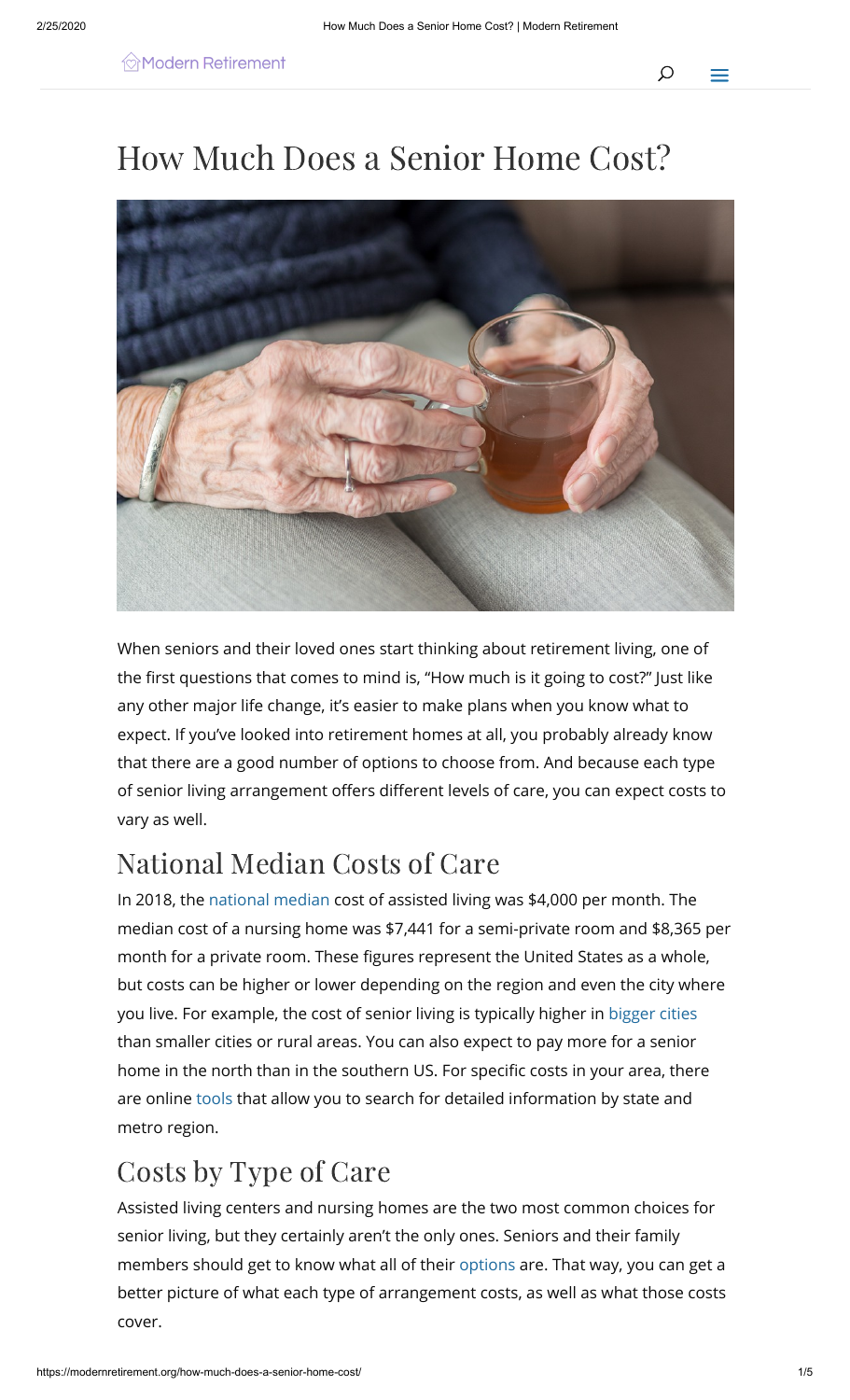#### 2/25/2020 How Much Does a Senior Home Cost? | Modern Retirement

Retirement Communities: The cost to own or rent is similar to the cost of other homes in the same area. Keep in mind that these communities may have additional fees to cover exterior maintenance and other shared amenities.

[Sometimes called 5](https://www.googleadservices.com/pagead/aclk?sa=L&ai=CT9P0oDtVXrjfMJHV-QOR45noCqTKtaxb3fma-PIK3tkeEAEgxs34bWDJnuSM5KTAE6AB7O6_oAPIAQaoAwHIA8MEqgTtAU_QIdMHriWLzH4MTM3wYv5ssCYH-SAT0lI_J5CYKl26s0ANoEo9vbIqCv3ABOv1Mti7brRndC6cMqfCyfbCzMUpKnlEORUlPfBSA5GRXvbC5KApI7_g13J1NIuX6js2YJwQLNKH8iHcXkd8NaXfhtwuQDIT77lf0wB1sCIbQ-mAod1Sih2_lWxLKgi0HNzHk-_C87eXYumRLcDzHJpMgsjKKPXL8DpoiYCg1E8z1GN8LXJ1e2V4C_0I7yUhvewCin_sWHGhIPWBMux9474keWnpEJ_BU9QSA2uAXBVpg8zsafK96yGTUMCCFiN3NsAE9LXu5LACoAY3gAf8kMBfqAeOzhuoB9XJG6gHk9gbqAe6BqgH8tkbqAemvhuoB-zVG6gH89EbqAfs1RuoB8LaG9gHAdIIBwiAYRABGB6xCVfJCLAoo94kgAoBmAsByAsB2BMMiBQB&ae=1&num=1&cid=CAASEuRorDL9raAkDcUxjWm7okoT6Q&sig=AOD64_2nLyubtHmjeism4aMuhliFH6O6bA&client=ca-pub-4308743993002266&nb=9&adurl=https://quickwaystosave.com/trending/often-forgotten-senior-discounts.php%3Fgclid%3DEAIaIQobChMIuK_p6IDt5wIVkWp-Ch2RcQatEAEYASAAEgLFcfD_BwE)[5 and older communities](https://www.bankrate.com/finance/senior-living/senior-housing-options-1.aspx#slide=2)[, t](https://www.googleadservices.com/pagead/aclk?sa=L&ai=CT9P0oDtVXrjfMJHV-QOR45noCqTKtaxb3fma-PIK3tkeEAEgxs34bWDJnuSM5KTAE6AB7O6_oAPIAQaoAwHIA8MEqgTtAU_QIdMHriWLzH4MTM3wYv5ssCYH-SAT0lI_J5CYKl26s0ANoEo9vbIqCv3ABOv1Mti7brRndC6cMqfCyfbCzMUpKnlEORUlPfBSA5GRXvbC5KApI7_g13J1NIuX6js2YJwQLNKH8iHcXkd8NaXfhtwuQDIT77lf0wB1sCIbQ-mAod1Sih2_lWxLKgi0HNzHk-_C87eXYumRLcDzHJpMgsjKKPXL8DpoiYCg1E8z1GN8LXJ1e2V4C_0I7yUhvewCin_sWHGhIPWBMux9474keWnpEJ_BU9QSA2uAXBVpg8zsafK96yGTUMCCFiN3NsAE9LXu5LACoAY3gAf8kMBfqAeOzhuoB9XJG6gHk9gbqAe6BqgH8tkbqAemvhuoB-zVG6gH89EbqAfs1RuoB8LaG9gHAdIIBwiAYRABGB6xCVfJCLAoo94kgAoBmAsByAsB2BMMiBQB&ae=1&num=1&cid=CAASEuRorDL9raAkDcUxjWm7okoT6Q&sig=AOD64_2nLyubtHmjeism4aMuhliFH6O6bA&client=ca-pub-4308743993002266&nb=9&adurl=https://quickwaystosave.com/trending/often-forgotten-senior-discounts.php%3Fgclid%3DEAIaIQobChMIuK_p6IDt5wIVkWp-Ch2RcQatEAEYASAAEgLFcfD_BwE)hese are residential developments that cater specifically to seniors. Depending on [the community, you may live in an](https://www.googleadservices.com/pagead/aclk?sa=L&ai=CT9P0oDtVXrjfMJHV-QOR45noCqTKtaxb3fma-PIK3tkeEAEgxs34bWDJnuSM5KTAE6AB7O6_oAPIAQaoAwHIA8MEqgTtAU_QIdMHriWLzH4MTM3wYv5ssCYH-SAT0lI_J5CYKl26s0ANoEo9vbIqCv3ABOv1Mti7brRndC6cMqfCyfbCzMUpKnlEORUlPfBSA5GRXvbC5KApI7_g13J1NIuX6js2YJwQLNKH8iHcXkd8NaXfhtwuQDIT77lf0wB1sCIbQ-mAod1Sih2_lWxLKgi0HNzHk-_C87eXYumRLcDzHJpMgsjKKPXL8DpoiYCg1E8z1GN8LXJ1e2V4C_0I7yUhvewCin_sWHGhIPWBMux9474keWnpEJ_BU9QSA2uAXBVpg8zsafK96yGTUMCCFiN3NsAE9LXu5LACoAY3gAf8kMBfqAeOzhuoB9XJG6gHk9gbqAe6BqgH8tkbqAemvhuoB-zVG6gH89EbqAfs1RuoB8LaG9gHAdIIBwiAYRABGB6xCVfJCLAoo94kgAoBmAsByAsB2BMMiBQB&ae=1&num=1&cid=CAASEuRorDL9raAkDcUxjWm7okoT6Q&sig=AOD64_2nLyubtHmjeism4aMuhliFH6O6bA&client=ca-pub-4308743993002266&nb=0&adurl=https://quickwaystosave.com/trending/often-forgotten-senior-discounts.php%3Fgclid%3DEAIaIQobChMIuK_p6IDt5wIVkWp-Ch2RcQatEAEYASAAEgLFcfD_BwE) apartment, condo, or even a single family home. In this type of community, you maintain your own home while having access to shared amenities, which can include everything from outdoor spaces to pools and fitness centers. These communities are ideal for seniors who don't need the care that's provided by assisted living or nursing homes, but who appreciate the convenience and seniorfriendly design these residences offer.

Independent Living Communities: \$1,500 to \$6,000 per month

[Independent living](https://www.bankrate.com/finance/senior-living/senior-housing-options-1.aspx#slide=3) communities are very similar to 55 and older communities: they are made up of individual residences (apartments, condos, or single family) and include shared amenities and exterior maintenance. The primary difference is that these communities also have additional services, which can include meals, housekeeping, and group activities, just to name a few. The benefit of these communities is that they allow you to live independently, and at the same time, more of your everyday needs are easy to access on-site. However, just like 55 and older communities, independent living communities do not provide assistance with daily living or nursing care.

As with other senior living options, the cost of these communities varies by location. Another reason the cost can vary is that some provide only basic amenities, while others have more luxurious, resort-style [amenities](https://www.aplaceformom.com/planning-and-advice/articles/retirement-living-costs).

#### Assisted Living: [\\$4,000 per month](https://www.genworth.com/aging-and-you/finances/cost-of-care.html)

[In an assisted living center, residents may live](https://www.googleadservices.com/pagead/aclk?sa=L&ai=CppJgoDtVXpPwMMPy-gPeyauIB470i4hbhbmo_OgK4t_104wOEAEgxs34bWDJnuSM5KTAE6AB5Kez7ALIAQaoAwHIA8MEqgTxAU_QJuJOuL5uIhyyIw_wl6_xiGEmTZ623HeqwKp6ZX-XXnJ2iYHueynYnmezc5MT27J0vOJIaThQ6j3eiFdUP11UCPQTaVGBUYo3duEMSF5Cm0p0LZiiJIapsu_NVKye_4wRruAsc0ET8TD2mYPSpCF_FYlaDx53ceLhCZvBSFv6j1nYVFbehfri9qWIvWzsdHxXdIqRaNQQhL2Fm6C6ZXsqEz4uWwcRjQPMorfbTympI-BoN5Kay2ni8TVP8pLnCksG7xa4_gk6I90-0u0gnhSdh24S_clZOaEA2zfpvbqj5R3ENmj92bNNqEzIMNUMToDABNLl5anKAqAGN4AHhNjMkwGoB47OG6gH1ckbqAeT2BuoB7oGqAfy2RuoB6a-G6gH7NUbqAfz0RuoB-zVG6gHwtob2AcB0ggHCIBhEAEYHrEJeLf3d-eo1auACgGYCwHICwHYEww&ae=1&num=1&cid=CAASEuRoL7kHRyBSW4JTdhLYlcgkmg&sig=AOD64_2H_SyzhT3LlWMbyU8nZG0RO6BrjA&client=ca-pub-4308743993002266&nb=9&adurl=https://www.bostonbrainscience.com/os/3foods.php%3Fgclid%3DEAIaIQobChMIk8Dp6IDt5wIVQ7l-Ch3e5ApxEAEYASAAEgIe8_D_BwE) in a small apartment, or they may have a shared or private room. You typically hav[e more common](https://adssettings.google.com/whythisad?reasons=AB3afGEAAAToW1tbW251bGwsWzIsMTMsMzddLG51bGwsbnVsbCx0cnVlXSxbbnVsbCwiaHR0cHM6Ly9nb29nbGVhZHMuZy5kb3VibGVjbGljay5uZXQvcGFnZWFkL2NvbnZlcnNpb24vP2FpPUNwcEpnb0R0VlhwUHdNTVB5LWdQZXlhdUlCNDcwaTRoYmhibW9fT2dLNHRfMTA0d09FQUVneHMzNGJXREpudVNNNUtUQUU2QUI1S2V6N0FMSUFRYW9Bd0hJQThNRXFnVHhBVV9RSnVKT3VMNXVJaHl5SXdfd2w2X3hpR0VtVFo2MjNIZXF3S3A2WlgtWFhuSjJpWUh1ZXluWW5tZXpjNU1UMjdKMHZPSklhVGhRNmozZWlGZFVQMTFVQ1BRVGFWR0JVWW8zZHVFTVNGNUNtMHAwTFppaUpJYXBzdV9OVkt5ZV80d1JydUFzYzBFVDhURDJtWVBTcENGX0ZZbGFEeDUzY2VMaENadkJTRnY2ajFuWVZGYmVoZnJpOXFXSXZXenNkSHhYZElxUmFOUVFoTDJGbTZDNlpYc3FFejR1V3djUmpRUE1vcmZiVHltcEktQm9ONUtheTJuaThUVlA4cExuQ2tzRzd4YTRfZ2s2STkwLTB1MGduaFNkaDI0U19jbFpPYUVBMnpmcHZicWo1UjNFTm1qOTJiTk5xRXpJTU5VTVRvREFCTkxsNWFuS0FxQUdONEFIaE5qTWt3R29CNDdPRzZnSDFja2JxQWVUMkJ1b0I3b0dxQWZ5MlJ1b0I2YS1HNmdIN05VYnFBZnowUnVvQi16Vkc2Z0h3dG9iMkFjQjBnZ0hDSUJoRUFFWUhyRUplTGYzZC1lbzFhdUFDZ0dZQ3dISUN3SFlFd3dcdTAwMjZzaWdoPVlrSjE2d3RpYk1jXHUwMDI2Y2lkPUNBUVNLUUR3eTlJWld3UTIwZkJEcTQ2Y0Y0cmNkdlBuRjVmRmJ0bXdfdm9fQlJSanJaQVBMaHJKRHlLVCIsW251bGwsbnVsbCxudWxsLCJodHRwczovL2Rpc3BsYXlhZHMtZm9ybWF0cy5nb29nbGV1c2VyY29udGVudC5jb20vYWRzL3ByZXZpZXcvY29udGVudC5qcz9jbGllbnQ9d3RhXHUwMDI2b2JmdXNjYXRlZEN1c3RvbWVySWQ9NTA4MTYzMTg2NFx1MDAyNmNyZWF0aXZlSWQ9NDEwOTY3NTY0NDM0XHUwMDI2dmVyc2lvbklkPTBcdTAwMjZhZEdyb3VwQ3JlYXRpdmVJZD0zNzE3NzUzODA2MTNcdTAwMjZodG1sUGFyZW50SWQ9cHJldi0wXHUwMDI2aGVpZ2h0PTBcdTAwMjZ3aWR0aD0wXHUwMDI2c2lnPUFDaVZCX3l0TDZNbjY3X2p5WE5EVEJUSXBuWG1wRWdPMEEiXSxudWxsLG51bGwsMiwiWE5CVDlmRVVFd2NJaGJtb19PZ0tFUGUzMWRBSEdMaXM2cE1CSWhaaWIzTjBiMjVpY21GcGJuTmphV1Z1WTJVdVkyOXRNZ2dJQlJNWTdxMERGRUlYWTJFdGNIVmlMVFF6TURnM05ETTVPVE13TURJeU5qWklFbGczWU93RGNBRjZCUWdERWdFZWdnRUotNnVpMmdTbXBQQWkiLCIyMDQ4MjIwMTUxIl1dXSxbMiwxXV0jA48VhN8qjCYA_MtONRVuHK47yfT7E9nKzpzG8929WvyJQGWuJM_RB8dxQ2-_9EVY1qtfQ6KHJ9EOhjaQh6ipgFD8L9I9vKvxTwNuVUiDPsk0CVKetau44nGqz-stAh8Os-gbsmybIjTMcvzX_QBoO9QYeUsjzHVrXVjx8qJ8L62c3PkpiP__15yy-rNsgWBJP4DzNt2JOgpEipD7aS3iWiZ7Gewn_7uthR36PZ6VtdkhUR0OE8uC03K4X6j-yH0m_1W8HeuMo_cCcnM8YqyOX8dkNTDRzMMonBBIe05-C9ok20HAfuRM-_3LYR7C96PUryGrPfLOXPfRkCuChdog,3ATV36s9I3aJBEE89ZDoCQ&source=display) spaces than an independent living community, including shared dining and recreation areas. These facilities take care of all meals and house[keeping, and they pr](https://www.googleadservices.com/pagead/aclk?sa=L&ai=CppJgoDtVXpPwMMPy-gPeyauIB470i4hbhbmo_OgK4t_104wOEAEgxs34bWDJnuSM5KTAE6AB5Kez7ALIAQaoAwHIA8MEqgTxAU_QJuJOuL5uIhyyIw_wl6_xiGEmTZ623HeqwKp6ZX-XXnJ2iYHueynYnmezc5MT27J0vOJIaThQ6j3eiFdUP11UCPQTaVGBUYo3duEMSF5Cm0p0LZiiJIapsu_NVKye_4wRruAsc0ET8TD2mYPSpCF_FYlaDx53ceLhCZvBSFv6j1nYVFbehfri9qWIvWzsdHxXdIqRaNQQhL2Fm6C6ZXsqEz4uWwcRjQPMorfbTympI-BoN5Kay2ni8TVP8pLnCksG7xa4_gk6I90-0u0gnhSdh24S_clZOaEA2zfpvbqj5R3ENmj92bNNqEzIMNUMToDABNLl5anKAqAGN4AHhNjMkwGoB47OG6gH1ckbqAeT2BuoB7oGqAfy2RuoB6a-G6gH7NUbqAfz0RuoB-zVG6gHwtob2AcB0ggHCIBhEAEYHrEJeLf3d-eo1auACgGYCwHICwHYEww&ae=1&num=1&cid=CAASEuRoL7kHRyBSW4JTdhLYlcgkmg&sig=AOD64_2H_SyzhT3LlWMbyU8nZG0RO6BrjA&client=ca-pub-4308743993002266&nb=1&adurl=https://www.bostonbrainscience.com/os/3foods.php%3Fgclid%3DEAIaIQobChMIk8Dp6IDt5wIVQ7l-Ch3e5ApxEAEYASAAEgIe8_D_BwE)ovide assistance with daily activities and help managi[ng medicatio](https://www.googleadservices.com/pagead/aclk?sa=L&ai=CppJgoDtVXpPwMMPy-gPeyauIB470i4hbhbmo_OgK4t_104wOEAEgxs34bWDJnuSM5KTAE6AB5Kez7ALIAQaoAwHIA8MEqgTxAU_QJuJOuL5uIhyyIw_wl6_xiGEmTZ623HeqwKp6ZX-XXnJ2iYHueynYnmezc5MT27J0vOJIaThQ6j3eiFdUP11UCPQTaVGBUYo3duEMSF5Cm0p0LZiiJIapsu_NVKye_4wRruAsc0ET8TD2mYPSpCF_FYlaDx53ceLhCZvBSFv6j1nYVFbehfri9qWIvWzsdHxXdIqRaNQQhL2Fm6C6ZXsqEz4uWwcRjQPMorfbTympI-BoN5Kay2ni8TVP8pLnCksG7xa4_gk6I90-0u0gnhSdh24S_clZOaEA2zfpvbqj5R3ENmj92bNNqEzIMNUMToDABNLl5anKAqAGN4AHhNjMkwGoB47OG6gH1ckbqAeT2BuoB7oGqAfy2RuoB6a-G6gH7NUbqAfz0RuoB-zVG6gHwtob2AcB0ggHCIBhEAEYHrEJeLf3d-eo1auACgGYCwHICwHYEww&ae=1&num=1&cid=CAASEuRoL7kHRyBSW4JTdhLYlcgkmg&sig=AOD64_2H_SyzhT3LlWMbyU8nZG0RO6BrjA&client=ca-pub-4308743993002266&nb=8&adurl=https://www.bostonbrainscience.com/os/3foods.php%3Fgclid%3DEAIaIQobChMIk8Dp6IDt5wIVQ7l-Ch3e5ApxEAEYASAAEgIe8_D_BwE)ns.

Assisted living options have evolved, and some facilities even have areas dedicated to memory care. Because some facilities provide higher levels of care, often for an additional fee, it's important to make sure you know exactly what is provided to avoid paying extra for care you don't need.